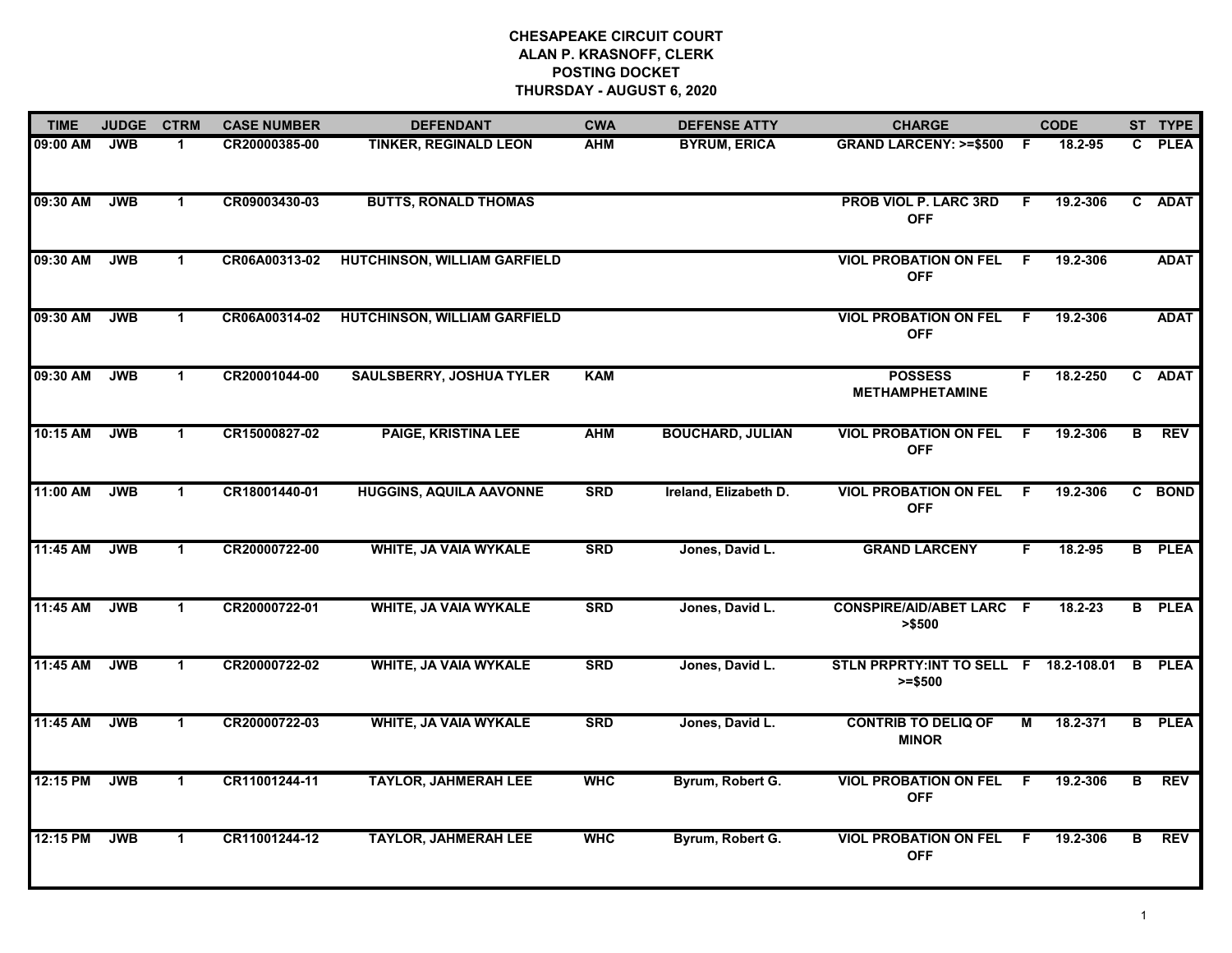| <b>TIME</b> | <b>JUDGE</b> | <b>CTRM</b>    | <b>CASE NUMBER</b> | <b>DEFENDANT</b>                | <b>CWA</b> | <b>DEFENSE ATTY</b>                          | <b>CHARGE</b>                                       |     | <b>CODE</b> |              | ST TYPE       |
|-------------|--------------|----------------|--------------------|---------------------------------|------------|----------------------------------------------|-----------------------------------------------------|-----|-------------|--------------|---------------|
| 12:15 PM    | <b>JWB</b>   | $\mathbf{1}$   | CR11001244-13      | <b>TAYLOR, JAHMERAH LEE</b>     | <b>WHC</b> | Byrum, Robert G.                             | <b>VIOL PROBATION ON FEL</b><br><b>OFF</b>          | F.  | 19.2-306    | В            | <b>REV</b>    |
| 02:00 PM    | <b>JWB</b>   | $\mathbf{1}$   | CR19002137-00      | HYMAN, KRYSTAL LATARA           | <b>PLS</b> | <b>SINGLETON, KENNETH</b>                    | <b>ASSAULT &amp; BATTERY-FAM M</b><br><b>MEMBER</b> |     | 18.2-57.2   | $\mathbf{C}$ | TRYL          |
| 02:00 PM    | <b>JWB</b>   | $\mathbf{1}$   | CR19002137-01      | HYMAN, KRYSTAL LATARA           | <b>PLS</b> | <b>SINGLETON, KENNETH</b>                    | <b>ASSAULT &amp; BATTERY-FAM</b><br><b>MEMBER</b>   | M   | 18.2-57.2   | $\mathbf{c}$ | <b>TRYL</b>   |
| 03:15 PM    | <b>JWB</b>   | $\mathbf{1}$   | CR17001005-00      | <b>KNIGHTNOR, MARQUIS</b>       | <b>PLS</b> | Ortiz, Kathleen A.                           | <b>OBTAIN MONEY BY FALSE</b><br><b>PRETENSE</b>     | - F | 18.2-178    | $\mathbf{c}$ | <b>SENR</b>   |
| 03:15 PM    | <b>JWB</b>   | $\mathbf 1$    | CR17001005-01      | <b>KNIGHTNOR, MARQUIS</b>       | <b>PLS</b> | Ortiz, Kathleen A.                           | <b>FTA - SENTENCING</b>                             | М   | 18.2-456    | C.           | CAP           |
| 04:00 PM    | <b>JWB</b>   | $\mathbf{1}$   | CR12003183-04      | <b>WALTON, DOMINIQUE ISAIAH</b> | <b>AHM</b> | <b>SWEENEY, B COLIN</b>                      | <b>PROB VIOL (POSSESS)</b><br>OXYCODONE)            | F.  | 19.2-306    |              | C BOND        |
| 04:30 PM    | <b>JWB</b>   | $\mathbf{1}$   | CR17002034-02      | <b>SMITH, TAYLOR NICOLE</b>     | <b>SRD</b> | <b>ARRINGTON, DEBRACA</b><br><b>CHAVONNE</b> | <b>VIOL PROBATION ON FEL</b><br><b>OFF</b>          | F.  | 19.2-306    | В            | <b>REV</b>    |
| 10:45 AM    | <b>JCH</b>   | $2^{\circ}$    | CR16001086-03      | <b>MARTIN, COREY ANTONIO</b>    | <b>WHC</b> | <b>MORRIS, DIALLO K</b>                      | PROB VIOL EMBEZZLEMENT F                            |     | 19.2-306    | B            | <b>REV</b>    |
| 10:45 AM    | <b>JCH</b>   | $\overline{2}$ | CR16001695-02      | <b>MARTIN, COREY ANTONIO</b>    | <b>WHC</b> | <b>MORRIS, DIALLOK</b>                       | <b>VIOL PROBATION ON FEL</b><br><b>OFF</b>          | F.  | 19.2-306    | В            | <b>REV</b>    |
| 10:45 AM    | <b>JCH</b>   | $\overline{2}$ | CR19001806-00      | <b>MARTIN, COREY ANTONIO</b>    | <b>WHC</b> | <b>WALL, LUCILLE</b>                         | <b>EMBEZZLEMENT &gt;=\$500</b>                      | F.  | 18.2-111    |              | <b>B</b> SENR |
| 10:45 AM    | <b>JCH</b>   | $\overline{2}$ | CR19001806-01      | <b>MARTIN, COREY ANTONIO</b>    | <b>WHC</b> | <b>WALL, LUCILLE</b>                         | <b>EMBEZZLEMENT</b>                                 | F.  | 18.2-111    |              | <b>B</b> SENR |
| 10:45 AM    | JCH          | $\overline{2}$ | CR19001806-02      | <b>MARTIN, COREY ANTONIO</b>    | <b>WHC</b> | <b>WALL, LUCILLE</b>                         | <b>EMBEZZLEMENT</b>                                 | F.  | 18.2-111    |              | <b>B</b> SENR |
| 11:30 AM    | <b>JCH</b>   | $\overline{2}$ | CR17000664-01      | <b>WARD-HUGHES, ALEX LARON</b>  | <b>AHM</b> | <b>SWEENEY, B COLIN</b>                      | <b>VIOL PROBATION ON FEL</b><br><b>OFF</b>          | E   | 19.2-306    |              | C BOND        |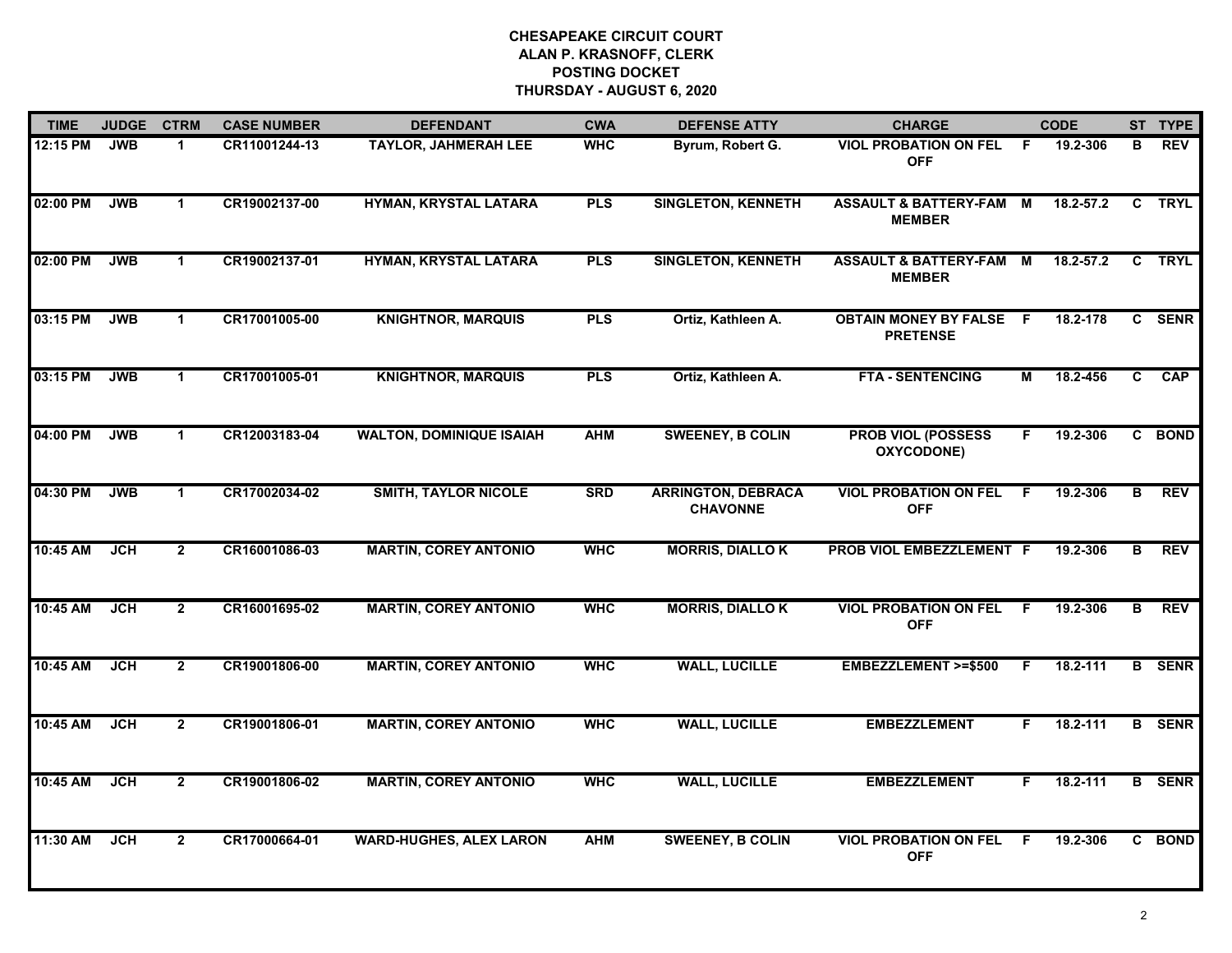| <b>TIME</b> | <b>JUDGE</b> | <b>CTRM</b>             | <b>CASE NUMBER</b> | <b>DEFENDANT</b>                              | <b>CWA</b> | <b>DEFENSE ATTY</b>     | <b>CHARGE</b>                               |                         | <b>CODE</b> |              | ST TYPE       |
|-------------|--------------|-------------------------|--------------------|-----------------------------------------------|------------|-------------------------|---------------------------------------------|-------------------------|-------------|--------------|---------------|
| 12:15 PM    | <b>JCH</b>   | $\overline{2}$          | CR04A03970-03      | <b>CHAPPELL, MICHAEL RAY</b>                  | <b>PLS</b> | Spencer, Jo Anne        | <b>VIOL PROBATION ON FEL</b><br><b>OFF</b>  | F.                      | 19.2-306    | C.           | <b>BOND</b>   |
| 12:45 PM    | <b>JCH</b>   | $\overline{2}$          | CR16000038-04      | <b>JOHNSON, SILIA ANNE</b>                    | <b>WHC</b> | Byrum, Robert G.        | <b>VIOL PROBATION ON FEL</b><br><b>OFF</b>  | -F.                     | 19.2-306    | C.           | <b>REV</b>    |
| 12:45 PM    | <b>JCH</b>   | $\overline{2}$          | CR16000038-05      | <b>JOHNSON, SILIA ANNE</b>                    | <b>WHC</b> | Byrum, Robert G.        | <b>VIOL PROBATION OF MISD</b><br><b>OFF</b> | $\overline{\mathsf{M}}$ | 19.2-306    | C.           | <b>REV</b>    |
| 02:15 PM    | <b>JCH</b>   | $\overline{2}$          | CR19001851-00      | <b>HARVIN, MILTON JEFFERY</b>                 | <b>ASA</b> | Byrum, Robert G.        | <b>HABIT OFF DRIVE W/O LIC</b><br>$2+OFF$   | F.                      | B.46.2-357  | В            | <b>PLEA</b>   |
| 03:00 PM    | <b>JCH</b>   | $\overline{2}$          | CR19000484-00      | <b>COUTHER, AYSHUAN TREYVON</b><br><b>LEE</b> | <b>BKF</b> | Winn, A. Robinson       | <b>GRAND LARCENY/AUTO</b>                   | F.                      | 18.2-95     |              | <b>B</b> SENR |
| 03:00 PM    | <b>JCH</b>   | $\mathbf{2}$            | CR19000484-02      | <b>COUTHER, AYSHUAN TREYVON</b><br><b>LEE</b> | <b>BKF</b> | <b>BOSLEY, CORIE</b>    | <b>ATTEMPT TO FLEE FROM</b><br><b>LEO</b>   | М                       | 18.2-460    |              | <b>B</b> SENR |
| 03:45 PM    | <b>JCH</b>   | $\overline{2}$          | CR16001769-02      | <b>STOKES, ZELMA YVETTE</b>                   | <b>BKF</b> | <b>BOUCHARD, JULIAN</b> | <b>VIOL SUSPENDED</b><br><b>SENTENCE</b>    | M                       | 19.2-306    | В            | <b>REV</b>    |
| 03:45 PM    | <b>JCH</b>   | $\overline{2}$          | CR16001769-03      | <b>STOKES, ZELMA YVETTE</b>                   | <b>BKF</b> | <b>BOUCHARD, JULIAN</b> | <b>VIOL SUSPENDED</b><br><b>SENTENCE</b>    | М                       | 19.2-306    | В            | <b>REV</b>    |
| 04:15 PM    | JCH          | $\overline{2}$          | CR17001237-01      | <b>STITT, ADRIAN LAMAR</b>                    | <b>BKF</b> | <b>WOOTEN, MATTEW</b>   | <b>VIOL PROBATION ON FEL</b><br><b>OFF</b>  | F                       | 19.2-306    | C            | <b>REV</b>    |
| 09:00 AM    | ST           | 4                       | CR19002085-00      | <b>JOHNSON, DAVID ALLEN</b>                   | <b>ASA</b> | <b>BYRUM, ROBERT G</b>  | <b>PWID HEROIN 3+ OFF</b>                   | F.                      | 18.2-248    | $\mathbf{c}$ | <b>PLEA</b>   |
| 09:00 AM    | ST           | 4                       | CR19002085-01      | <b>JOHNSON, DAVID ALLEN</b>                   | <b>ASA</b> | <b>BYRUM, ROBERT G</b>  | <b>PWID HEROIN 3+ OFF</b>                   | F.                      | 18.2-248    | $\mathbf{c}$ | <b>PLEA</b>   |
| 09:00 AM    | ST           | $\overline{\mathbf{4}}$ | CR19002085-02      | <b>JOHNSON, DAVID ALLEN</b>                   | <b>ASA</b> | <b>BYRUM, ROBERT G</b>  | <b>PWID HEROIN 3+ OFF</b>                   | F.                      | 18.2-248    | C.           | <b>PLEA</b>   |
| 09:00 AM    | ST           | $\overline{\mathbf{4}}$ | CR19002085-03      | <b>JOHNSON, DAVID ALLEN</b>                   | <b>ASA</b> | <b>BYRUM, ROBERT G</b>  | <b>PWID HEROIN 3+ OFF</b>                   | F                       | 18.2-248    |              | C PLEA        |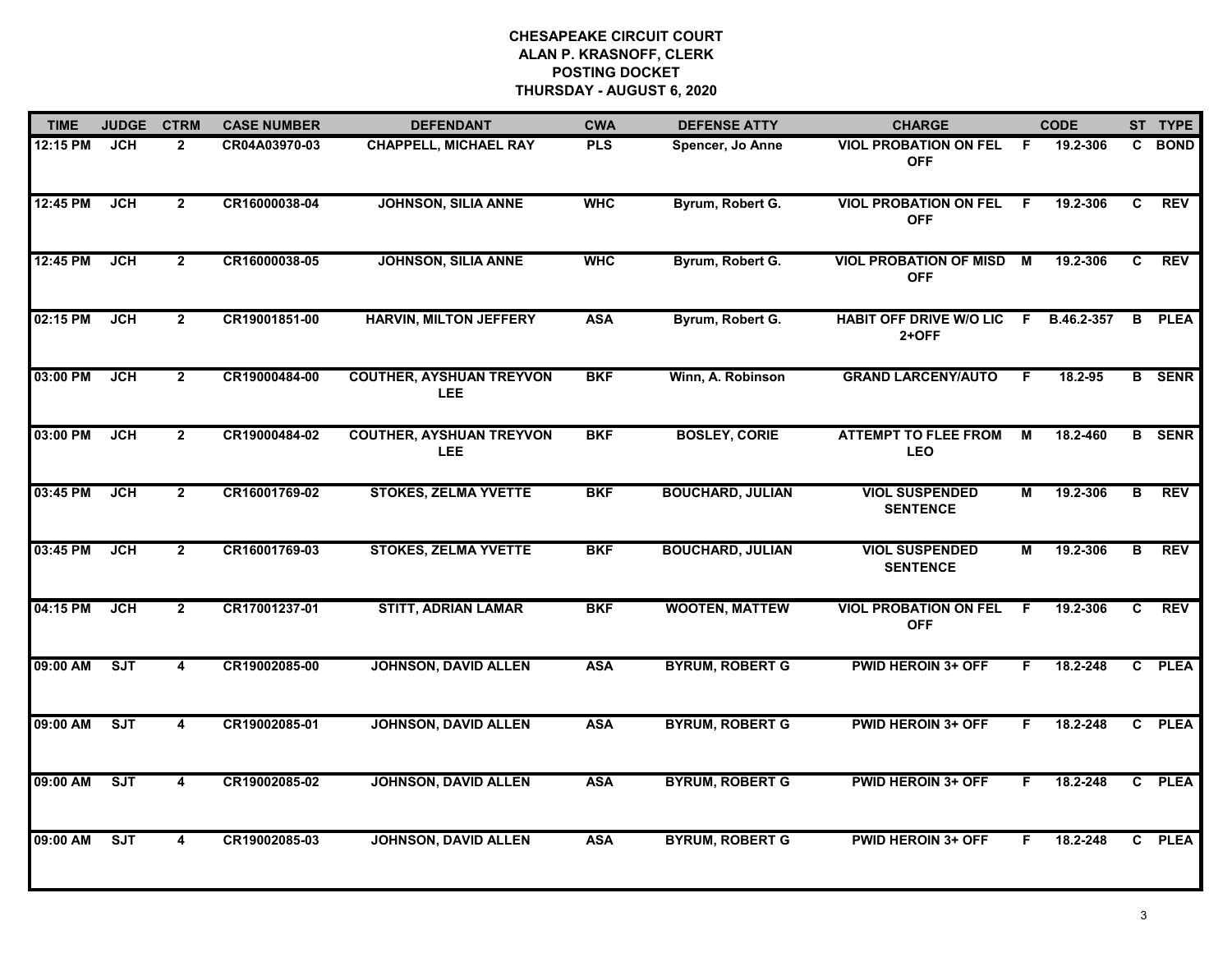| <b>TIME</b> | <b>JUDGE</b>            | <b>CTRM</b> | <b>CASE NUMBER</b> | <b>DEFENDANT</b>                   | <b>CWA</b> | <b>DEFENSE ATTY</b>     | <b>CHARGE</b>                              |              | <b>CODE</b> |              | ST TYPE       |
|-------------|-------------------------|-------------|--------------------|------------------------------------|------------|-------------------------|--------------------------------------------|--------------|-------------|--------------|---------------|
| 09:00 AM    | <b>SJT</b>              | 4           | CR19002085-04      | JOHNSON, DAVID ALLEN               | <b>ASA</b> | <b>BYRUM, ROBERT G</b>  | <b>PWID HEROIN 3+ OFF</b>                  | F.           | 18.2-248    | $\mathbf{c}$ | <b>PLEA</b>   |
| 09:00 AM    | <b>SJT</b>              | 4           | CR19002085-05      | <b>JOHNSON, DAVID ALLEN</b>        | <b>ASA</b> | <b>BYRUM, ROBERT G</b>  | <b>PWID HEROIN 3+ OFF</b>                  | F.           | 18.2-248    |              | C PLEA        |
| 09:00 AM    | $\overline{\text{SJT}}$ | 4           | CR19002085-06      | <b>JOHNSON, DAVID ALLEN</b>        | <b>ASA</b> | <b>BYRUM, ROBERT G</b>  | <b>PWID HEROIN 3+ OFF</b>                  | F.           | 18.2-248    | $\mathbf{c}$ | <b>PLEA</b>   |
| 10:00 AM    | SJT                     | 4           | CR20001053-00      | <b>TEASLEY, DARIUS RANIER</b>      | <b>MEB</b> | <b>MORRIS, DIALLOK</b>  | <b>BOND APPEAL</b>                         | $\mathbf{o}$ | 19.2-124    |              | C BOND        |
| 10:45 AM    | SJT                     |             | CR20000120-00      | <b>WHITEHURST, JEREMIAH ANDREW</b> | <b>MLK</b> | Jones, David L.         | <b>POSSESS COCAINE</b>                     | F.           | 18.2-250    |              | <b>B</b> PLEA |
| 11:30 AM    | <b>SJT</b>              | 4           | CR20000259-00      | <b>PEREZ, LAUREN</b>               | <b>PLS</b> | Winn, A Robinson        | <b>PETIT LARCENY</b>                       | М            | 18.2-96     |              | S PLEA        |
| 12:15 PM    | <b>SJT</b>              |             | CR19001462-02      | <b>BEAMON, KEYVONNE ORLANDO</b>    | <b>AMF</b> | <b>SWEENEY, B COLIN</b> | <b>VIOL PROBATION ON FEL</b><br><b>OFF</b> | F            | 19.2-306    |              | C BOND        |
| 12:45 PM    | $\overline{\text{SJT}}$ | 4           | CR14001970-02      | <b>BREWER, SHEILA DANAE</b>        | PLS        | <b>BYRUM, ERICA</b>     | <b>VIOL PROBATION ON FEL</b><br><b>OFF</b> | F.           | 19.2-306    |              | <b>REV</b>    |
| 02:00 PM    | SJT                     | 4           | CR20000712-00      | <b>LOPER, SHANNON ERIN</b>         | <b>JAF</b> | <b>MORRIS, DIALLO K</b> | <b>POSSESS</b><br><b>METHAMPHETAMINE</b>   | F.           | 18.2-250    |              | <b>B</b> TRYL |
| 02:00 PM    | ST                      | 4           | CR20000712-01      | <b>LOPER, SHANNON ERIN</b>         | <b>JAF</b> | <b>MORRIS, DIALLO K</b> | <b>POSSESS AMPHETAMINE</b>                 | E            | 18.2-250    | B.           | <b>TRYL</b>   |